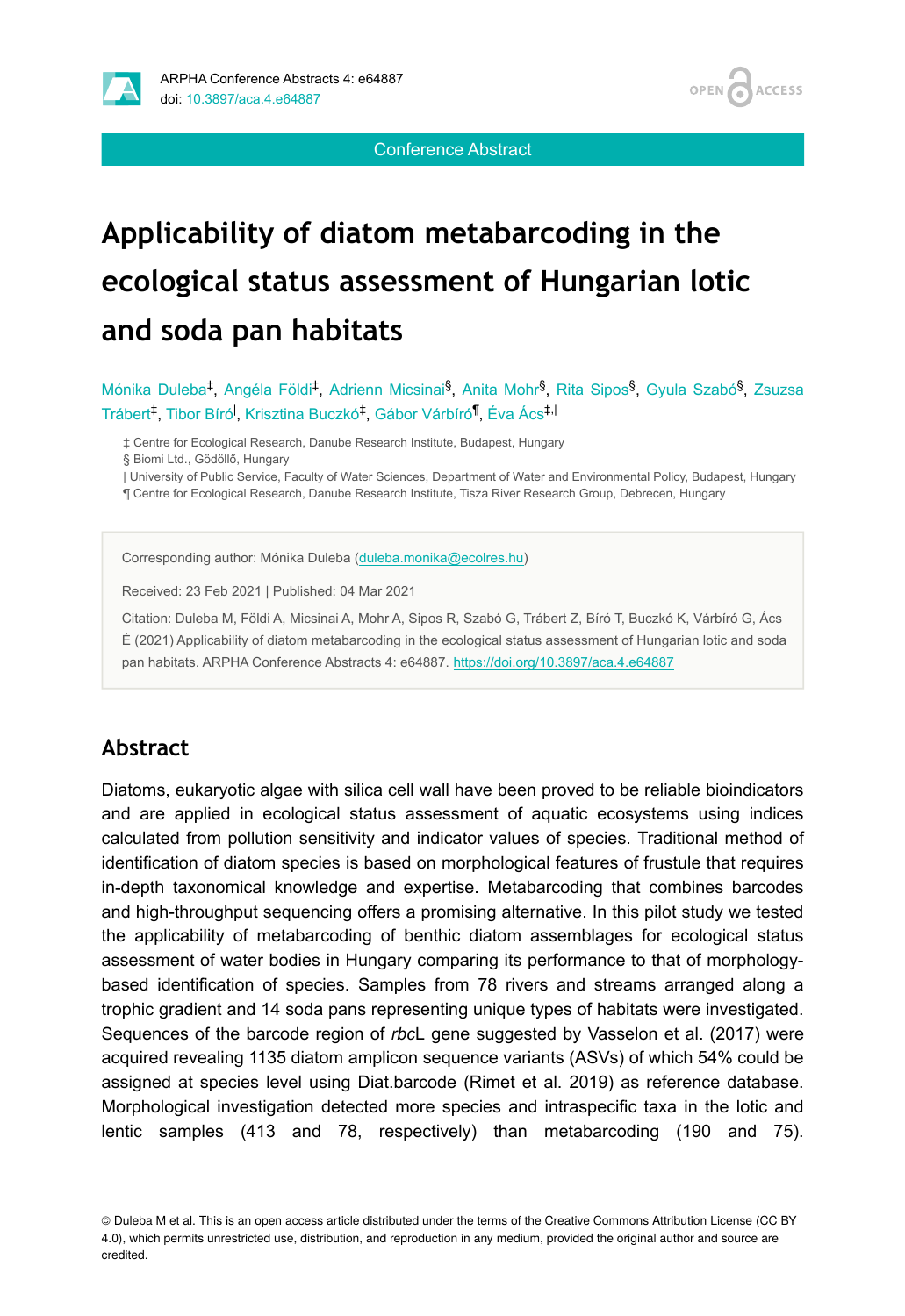Correspondence between taxa detected based on morphology and DNA sequences was relatively low (on average 24% in lotic and 26% in lentic samples) but considerably increased (on average 66% and 56%, respectively) when taking into account only the taxa reaching higher than 5% relative abundance in microscopy counting. The differences mainly derived from that a considerable portion (59% and 32%, respectively) of the morphologically identified taxa were not recorded in the reference database. Community structure of samples from both running and standing waters based on microscopy and DNA sequence analysis showed significant correlation as revealed using Mantel test. For rivers and streams diatom index IPS (Specific Pollution Sensitivity Index, (Coste in Cemagref, 1982) for soda pans indices H (Ziemann et al., 2001) and IBD (Indice Biologique Diatomées, Lenoir and Coste, 1996) were calculated from the results of the two aspects. Strong correlation was found between morphology- and sequence-based indices and in about half of the samples, the ecological status class obtained with the two methods coincided. Our results suggest that metabarcoding inheres a great opportunity and could be successfully applied in benthic diatom-based ecological status assessment of Hungarian waters after the reference database is supplemented with taxa frequently occurring in these habitats.

#### References

Cemagref, 1982. Etude des méthodes biologiques quantitativesd'appréciation de la qualité des eaux, Rapport Division Qualité des Eaux Lyon. Agence financière de Bassin Rhône-Méditerranée-Corse, Pierre-Bénite, France.

Lenoir, A., Coste, M., 1996. Development of a practical diatom index of overall water quality applicable to the French National Water Board Network. Presented at the International symposium, Volksbildungsheim Grilhof Vill, AUT, 17-19 September 1995, Universität Innsbruck, pp. 29–43.

Rimet, F., Gusev, E., Kahlert, M., Kelly, M.G., Kulikovskiy, M., Maltsev, Y., Mann, D.G., Pfannkuchen, M., Trobajo, R., Vasselon, V., Zimmermann, J., Bouchez, A., 2019. Diat.barcode, an open-access curated barcode library for diatoms. Sci. Rep. 9, 15116.

Vasselon, V., Rimet, F., Tapolczai, K., Bouchez, A., 2017. Assessing ecological status with diatoms DNA metabarcoding: Scaling-up on a WFD monitoring network (Mayotte island, France). Ecol. Indic. 82, 1–12.

Ziemann, H., Kies, L., Schulz, C.-J., 2001. Desalinization of running waters: III. Changes in the structure of diatom assemblages caused by a decreasing salt load and changing ion spectra in the river Wipper (Thuringia, Germany). Limnologica 31, 257–280.

### **Keywords**

benthic diatoms, morphology, metabarcoding, rivers and streams, soda pans